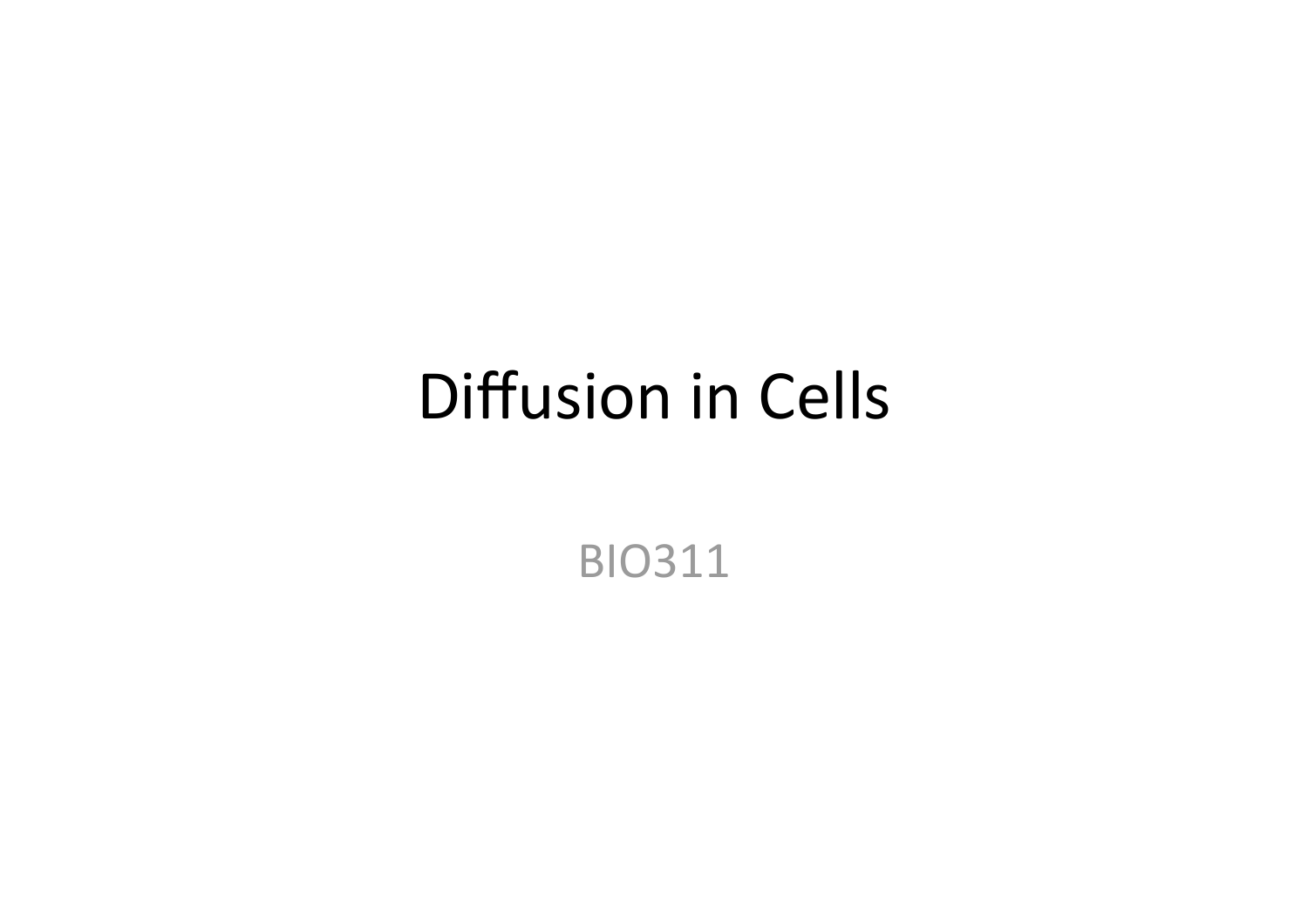## Motivation

- Intracellular compartments, protein sorting and vesicle trafficking
- Genetics regulates biological form and function
- Template and Rule based
- Regulation of DNA-RNA-Protein
- Role of physical laws- self organization
- Interplay of effects- chemical template and physical laws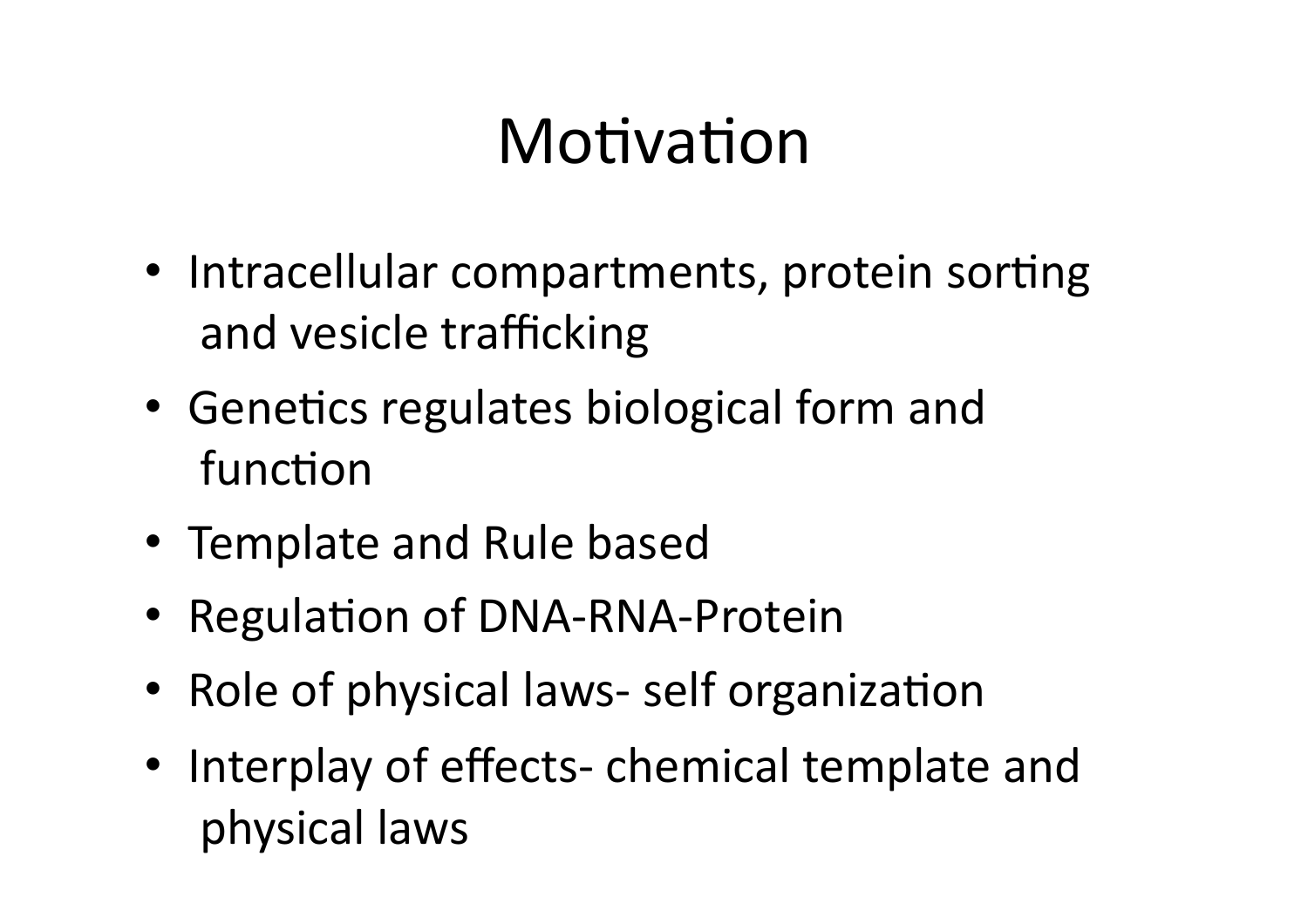# **Outline**

- Thermal motion
- Free diffusion
- Diffusion in cells
- Viscosity
- Macromolecular crowding
- Measuring diffusion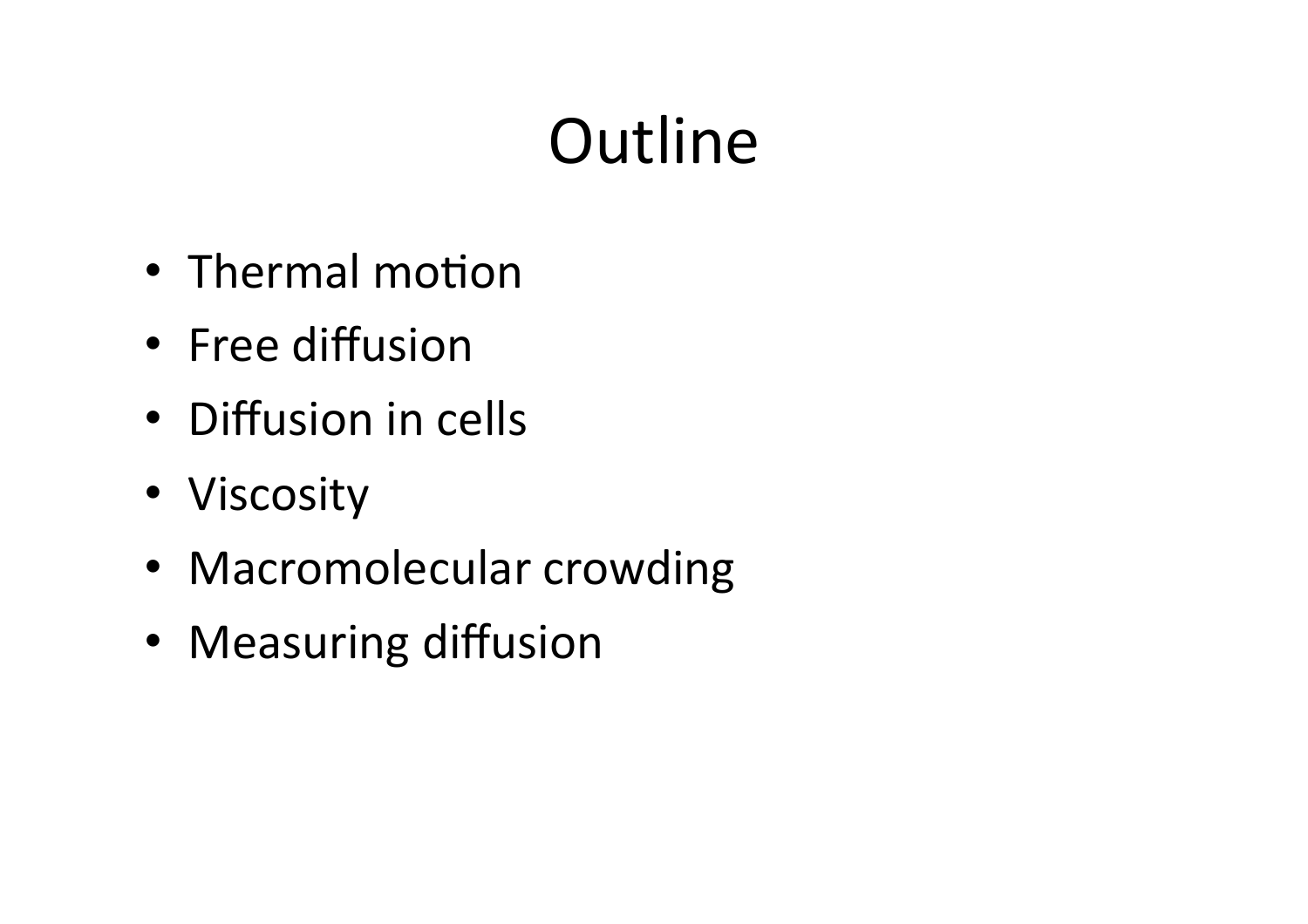# Molecular Mobility in Cells

- Molecules in cell
	- surface immobilized

– free

- Free molecules in constant thermal motion
- Gene encoded targeting sequences: NLS, golgi, ER
- Budding, fusion, movement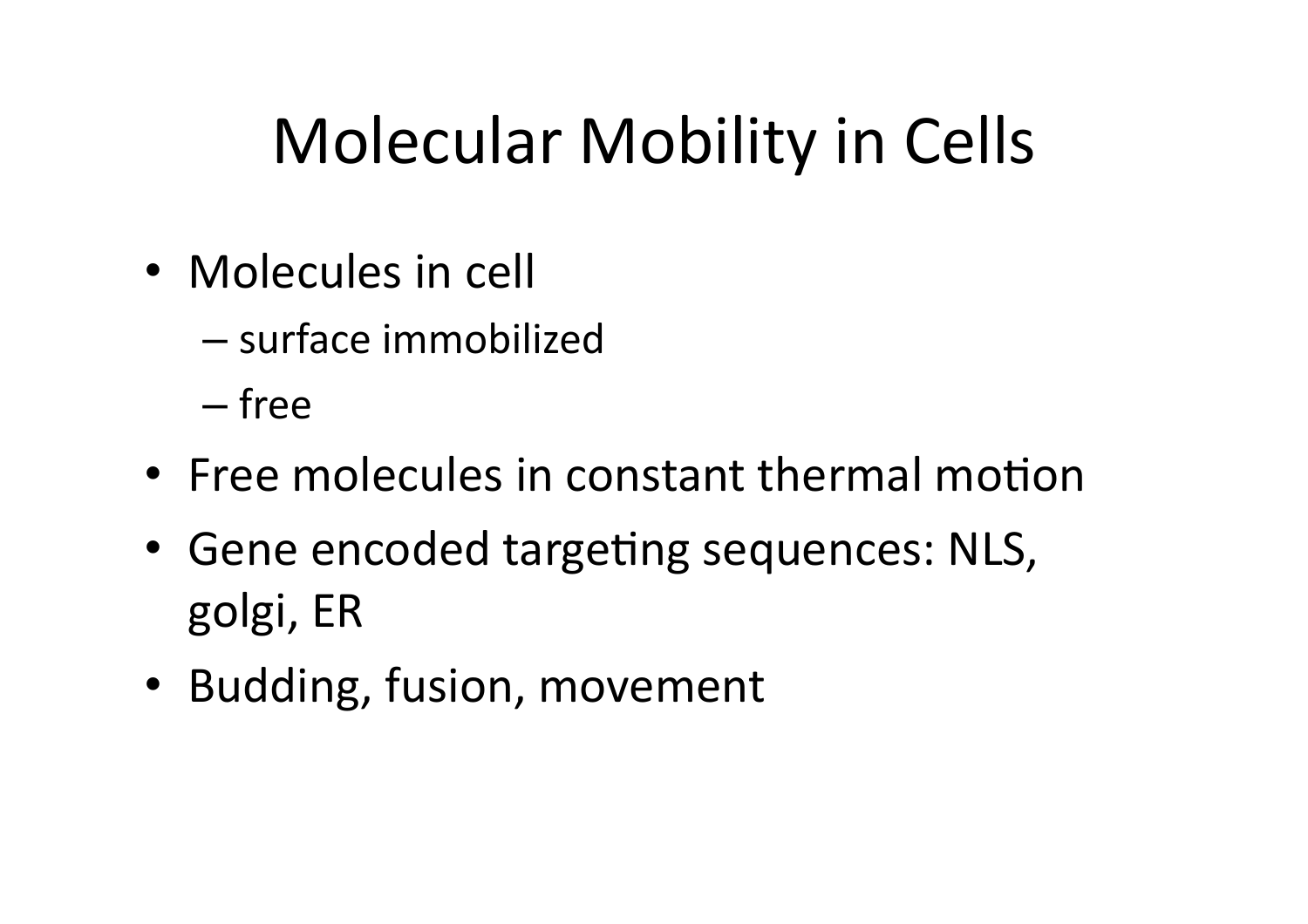### Active or Passive

- Active
	- Requires ATP
	- Directional
- Passive
	- Random
	- $-$  Thermal energy:  $k_{B}T/2$  along each axis (T=temp,  $k_B$ =boltzmann's constant)

Mean 1D velocity  $\langle v_x \rangle$  $E_{kin} = m. < v_x^2 > /2 = k_B T / 2$ Mean sq. velocity:  $< v_x^2 > = k_B T/m$ Root mean square velocity:  $\langle v_x^2 \rangle^{1/2} = (k_B T/m)^{1/2}$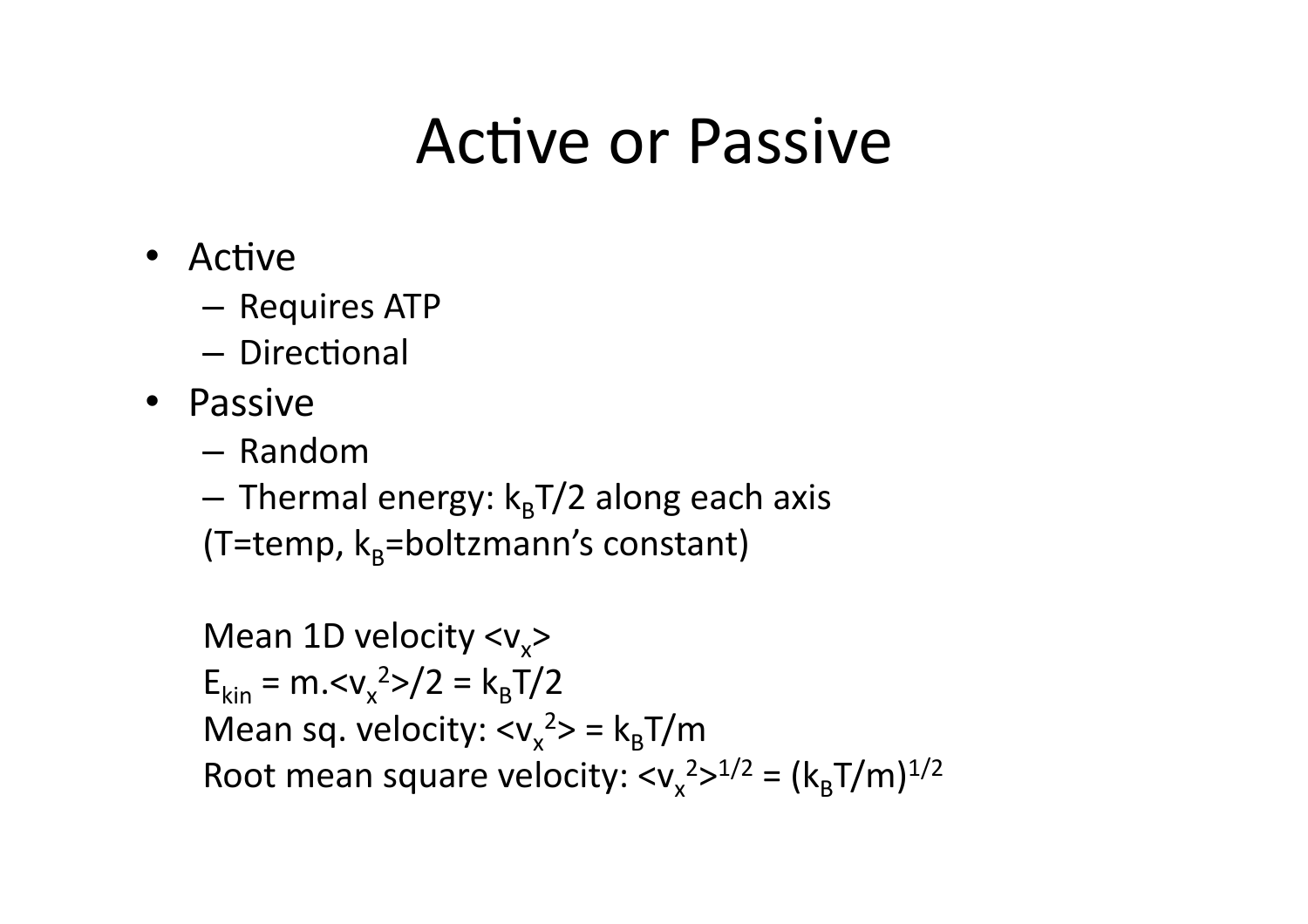### How Fast is Thermal Motion?

G-Actin M.W.=4.3x10<sup>4</sup> Da Mass of one molecule of G-Actin =7 $x10^{-20}$  g @300 K,  $k_{B}T=4.14 \times 10^{-14}$  g-cm<sup>2</sup>/s<sup>2</sup> RMS Velocity  $\langle v_x^2 \rangle^{1/2} = 7.7 \times 10^2 \text{ cm/s}$ 

Time to traverse cell of  $10 \mu m$ ,  $^2$ 1.3x10<sup>-6</sup> s 30  $\mu$ m,  $\approx$ 3.9x10<sup>-6</sup> s

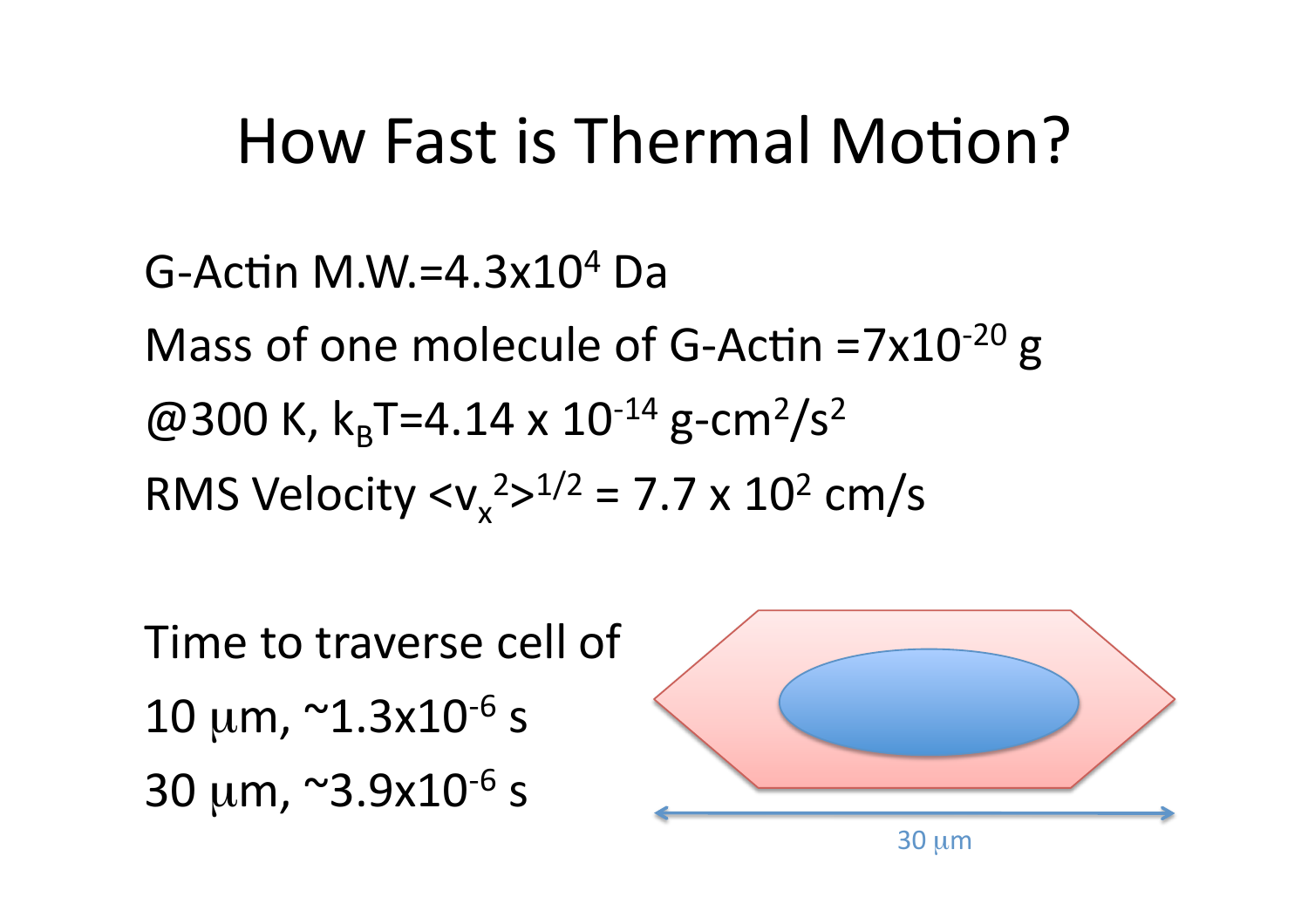### Environment of a Cell



#### Macromolecules

RNAs *blue,* Ribosomes *green,* Proteins *red.* 

100 nm

#### Collisions!

Goodsell D.S. (1991) *Trends Biochem. Sci.* 16:203.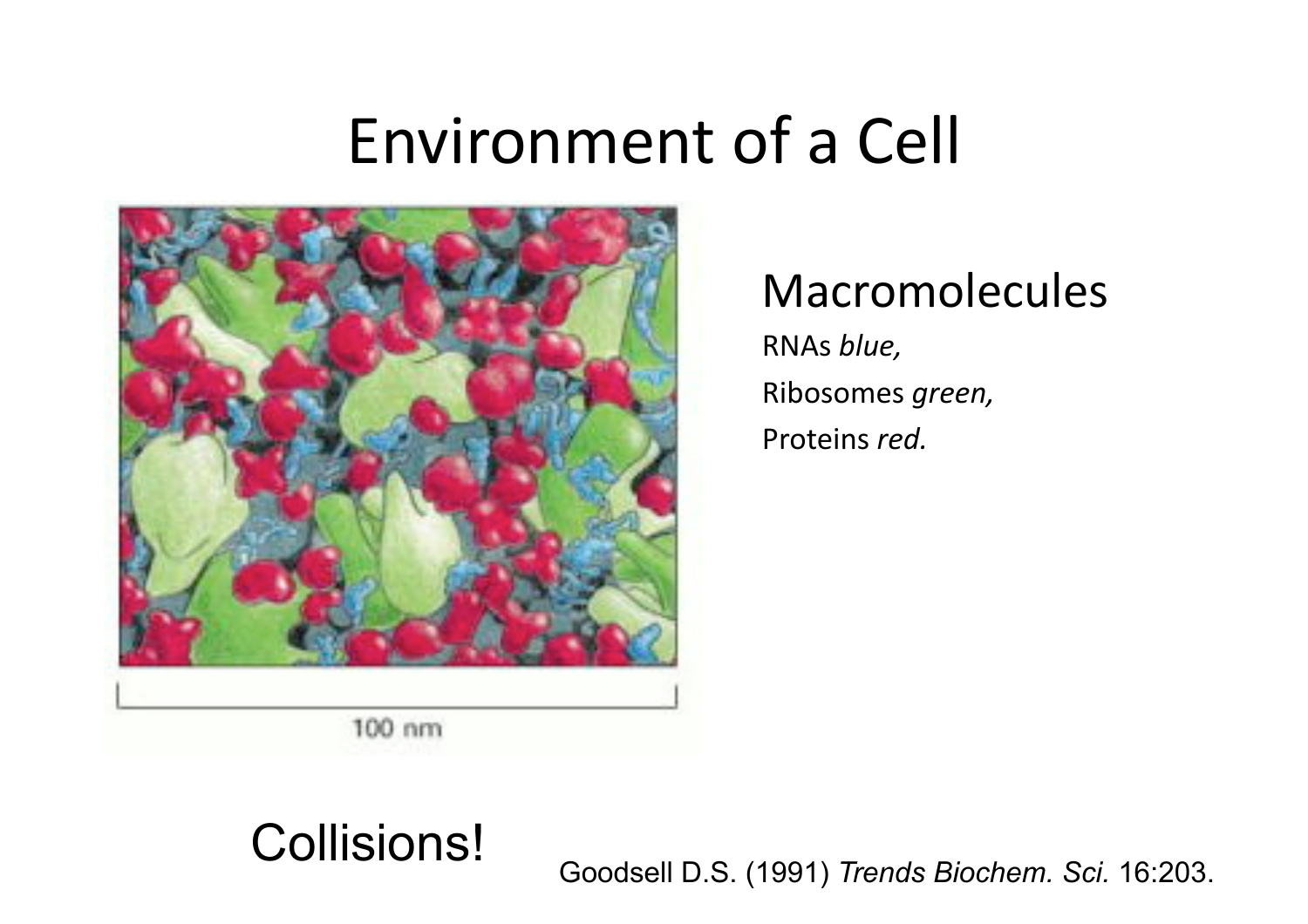#### Random Walk



**Display**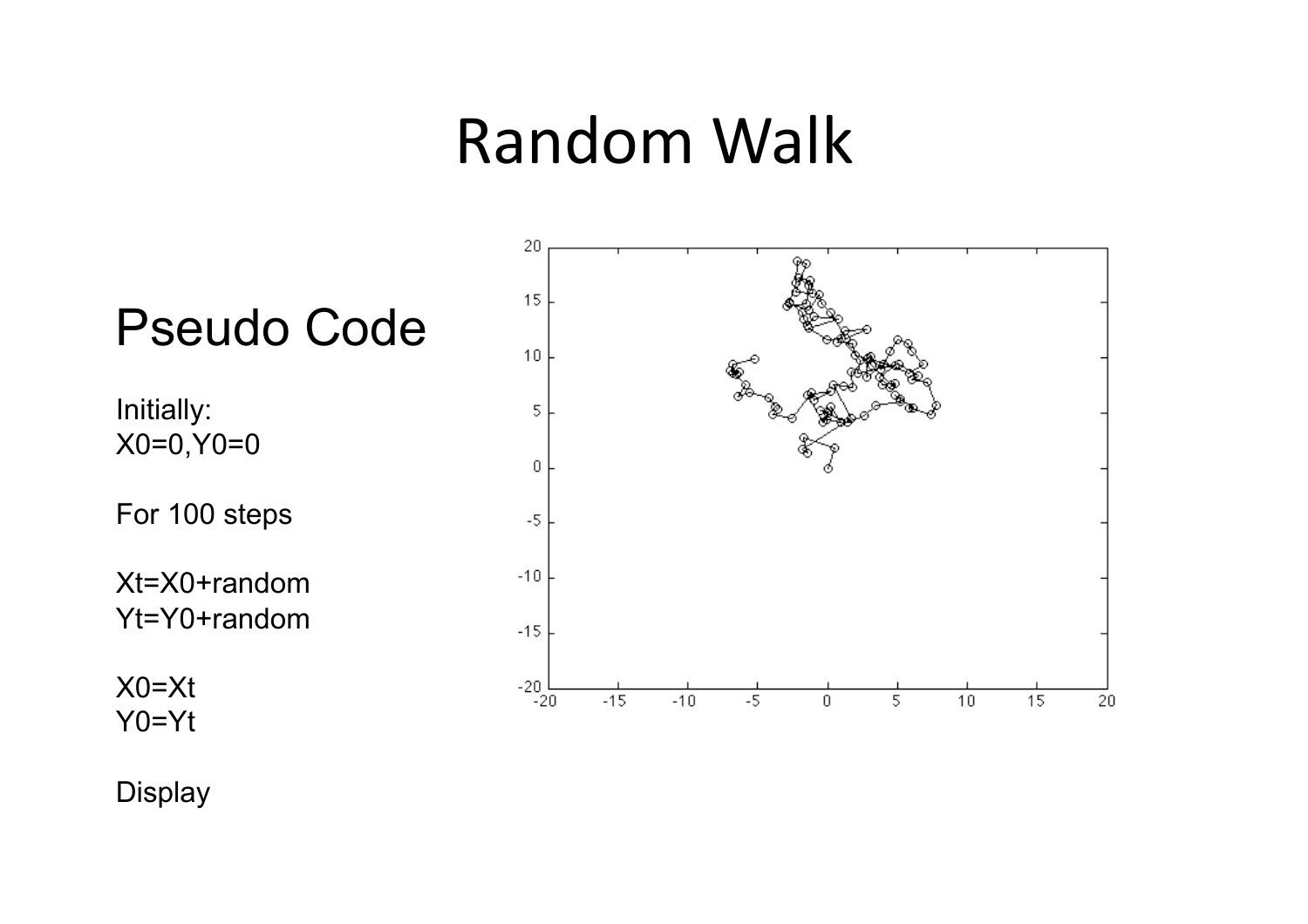### Free diffusion

Displacement (x) in 1D  $= 2Dt$  $1/2=(2Dt)^{1/2}$ (t=time, D=diffusion coefficient)

For small molecule in water at room temperature D  $\sim$  10<sup>-5</sup>  $cm<sup>2</sup>/s$ 

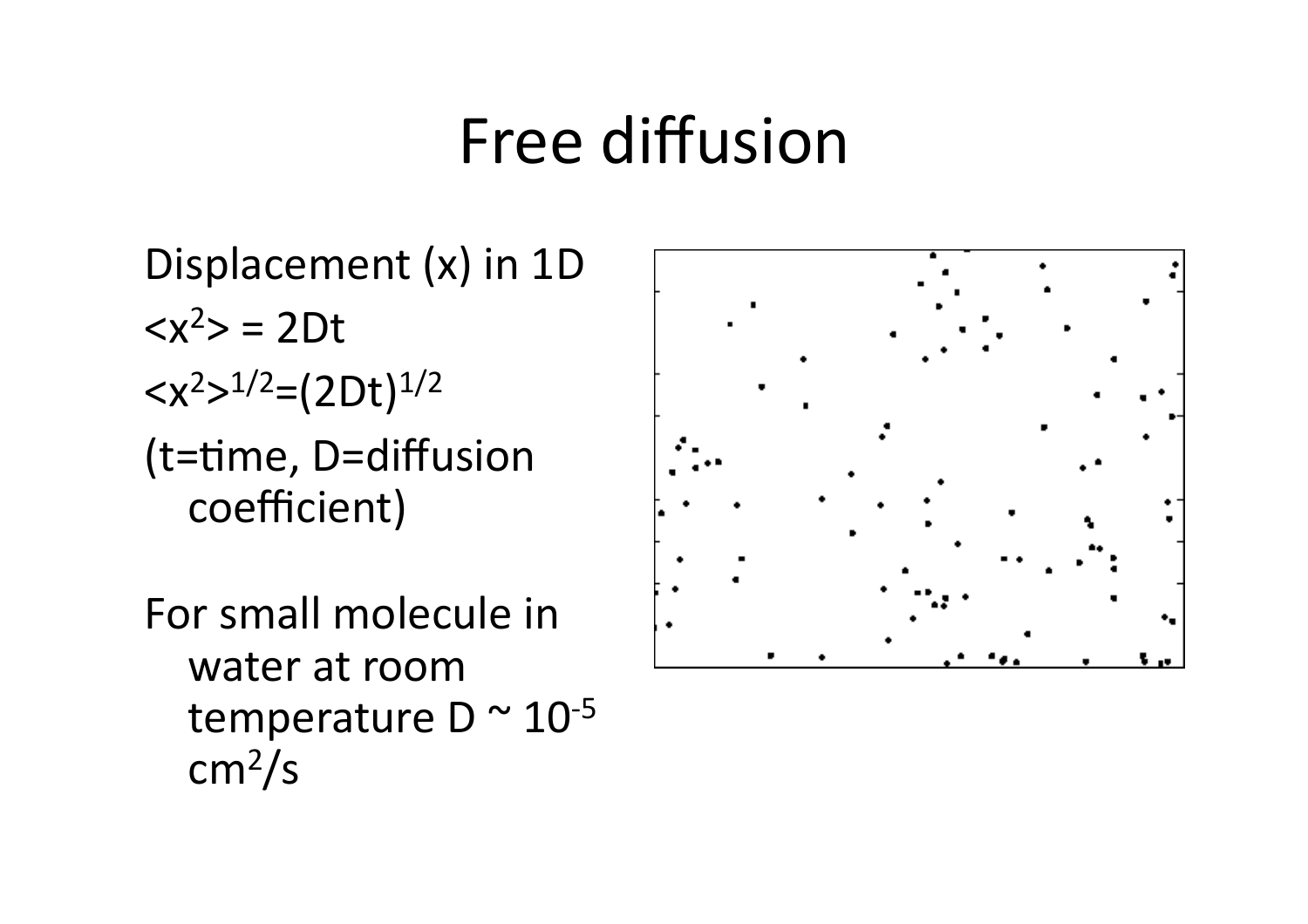# How Fast is Diffusion?

G-actin in water at 300 K, D=10<sup>2</sup>  $\mu$ m<sup>2</sup>/s Diffusion velocity  $v_D = 1/2/t$ Time to traverse cell of diameter  $10 \mu m$ ,  $\sim 0.7$ s  $30 \mu m$ ,  $\sim 2s$ 

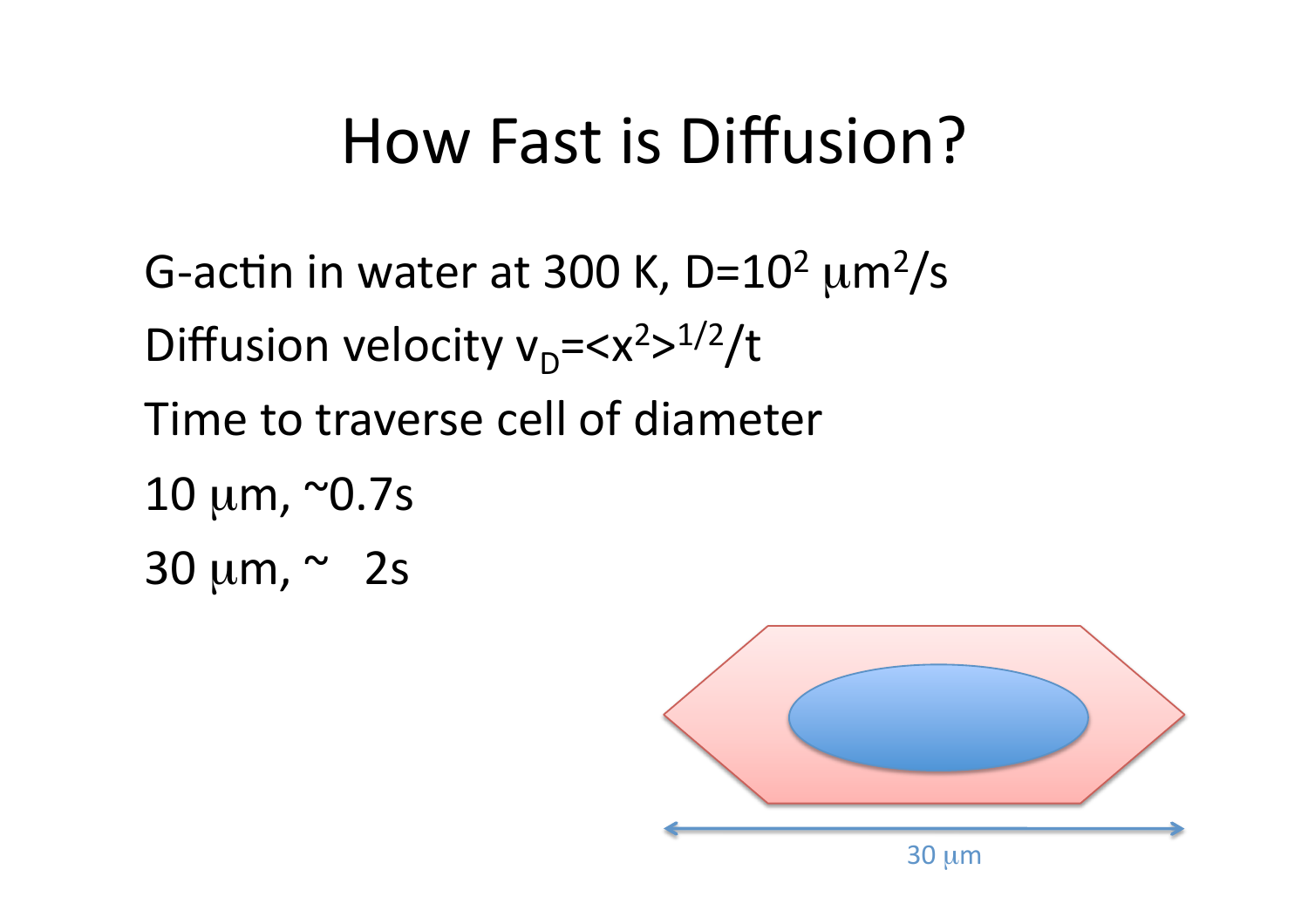### **Diffusion**

• 1D:  $= 2Dt$ 

• 2D:  $= 4Dt$ 

• 3D:  $= 6Dt$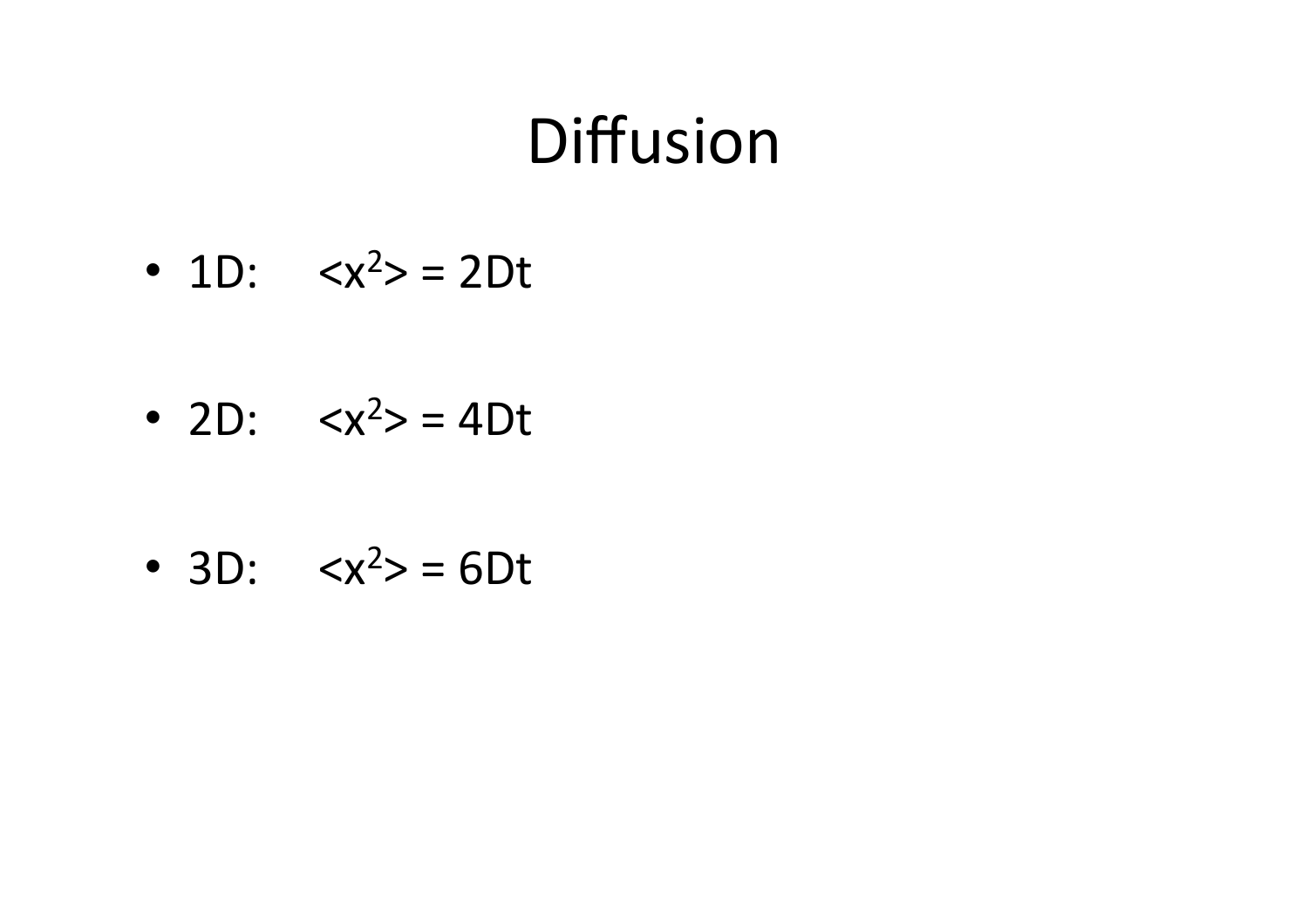#### Stoke-Einstein's Relation

Diffusion coefficient of a sphere in a liquid

$$
D_{sphere} = k_{B}T/6\pi\eta a
$$

 $k_B$ =Boltzmann's constant T=temp a=radius of particle η=viscosity of liquid



#### For a molecule of  $a=10^{-4}$  cm

6πηa=1.9 x 10<sup>-5</sup> g/s,, T=300 K, k<sub>B</sub>T=4.14 x 10<sup>-14</sup> g-cm<sup>2</sup>/s<sup>2</sup>,  $D_{sphere}^{\sim}$  2 x 10<sup>-9</sup> cm<sup>2</sup>/s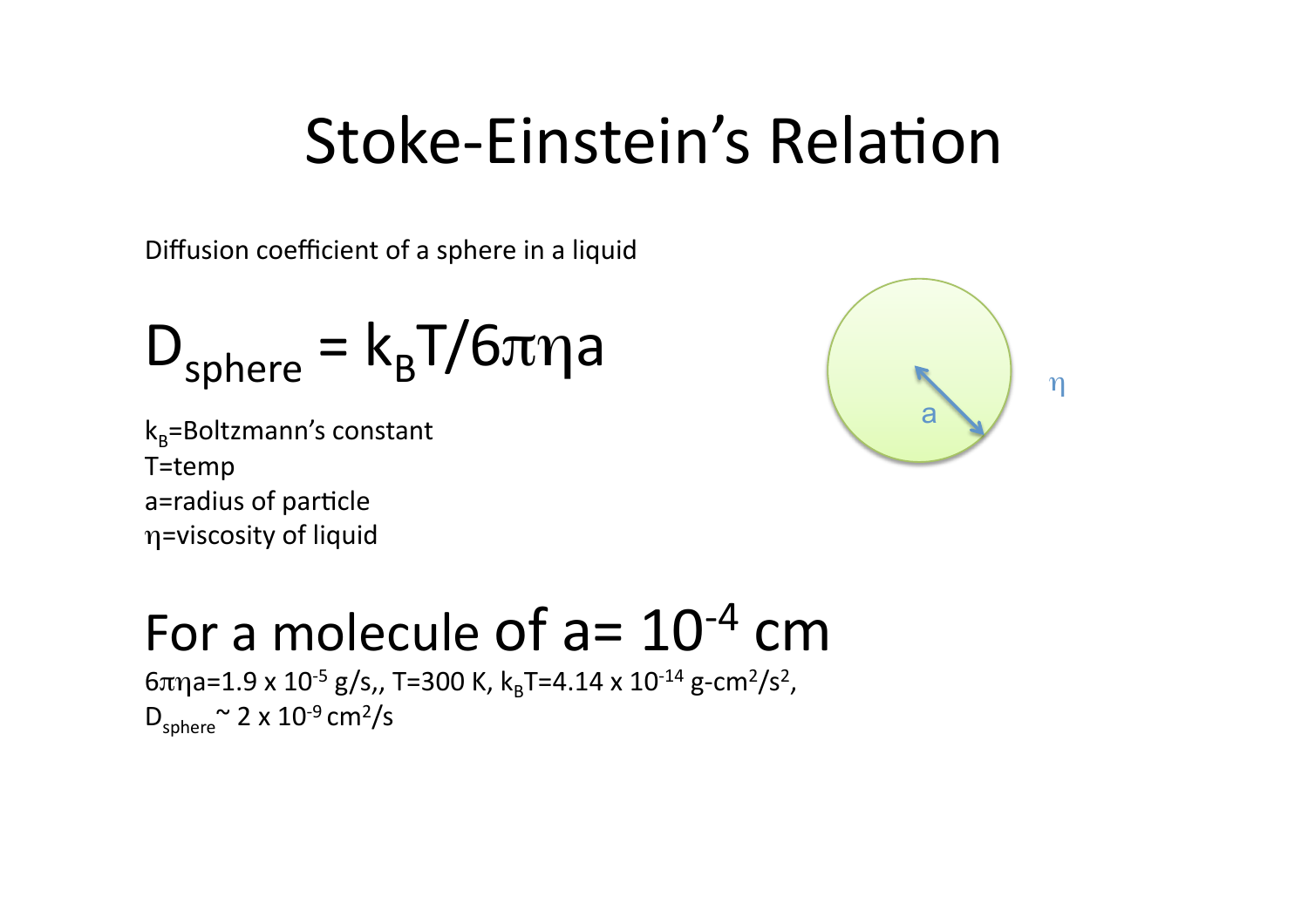# Diffusion Inside Cells

- Crowding
	- Collisions
	- $-$  Obstruction
	- Trapping
	- Corrals
- Anomalous diffusion
	- Sub diffusion: corralled
	- Super‐diffusion: transported by ATP dependent process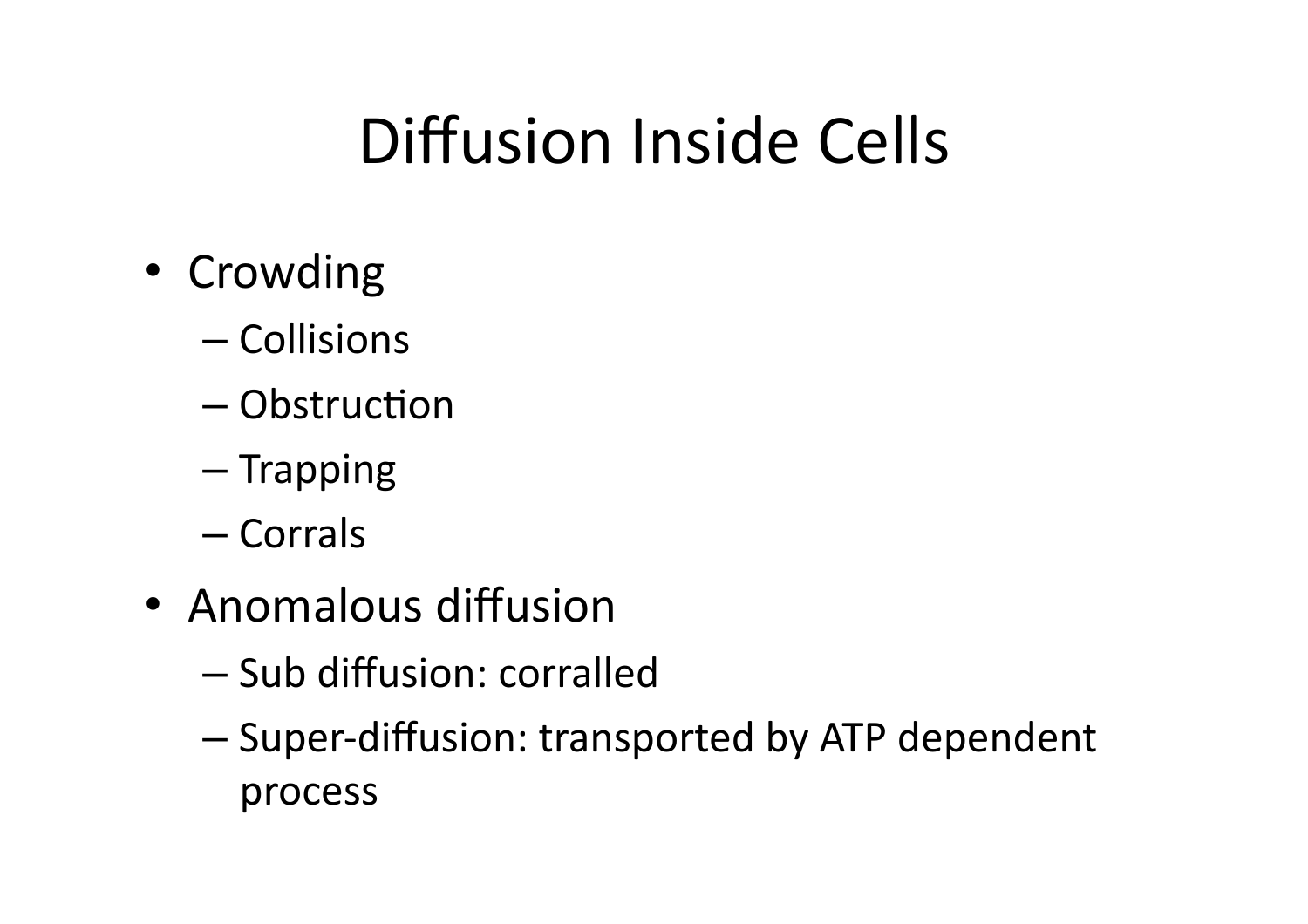# Viscosity of cytoplasm

- Effective viscosity
- Gel like nature of cytoplasm
- η

| <b>Medium</b> | Temperature (°C) | Viscosity (cP) |
|---------------|------------------|----------------|
| Water         | 27               | $^{\sim}0.8$   |
| Cytoplasm     | 37               | $2 - 3$        |
| Nucleoplasm   | 37               | $1.5 - 2$      |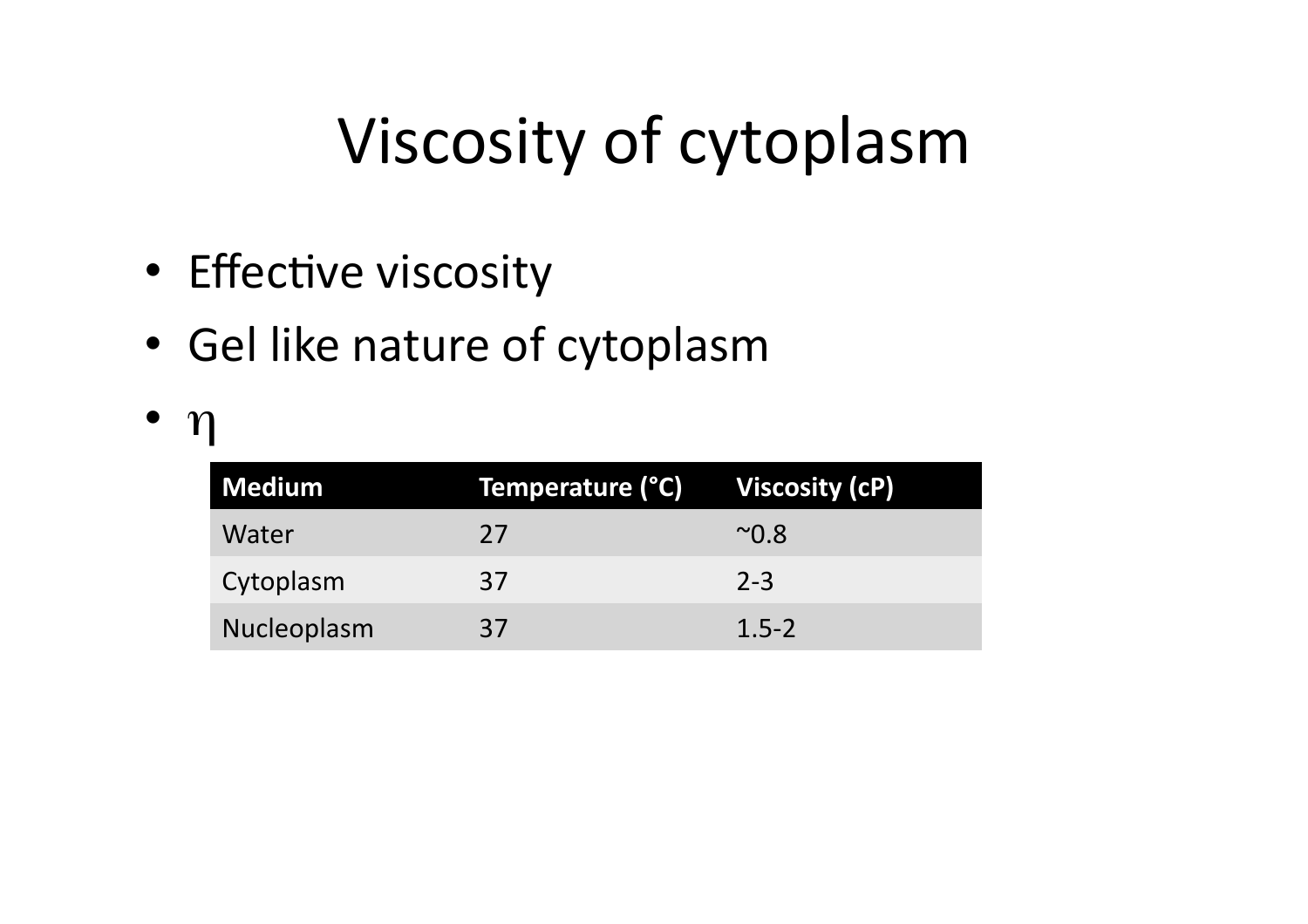# Viscosity of the nucleus

- More crowded
- DNA content
- Size sieving observed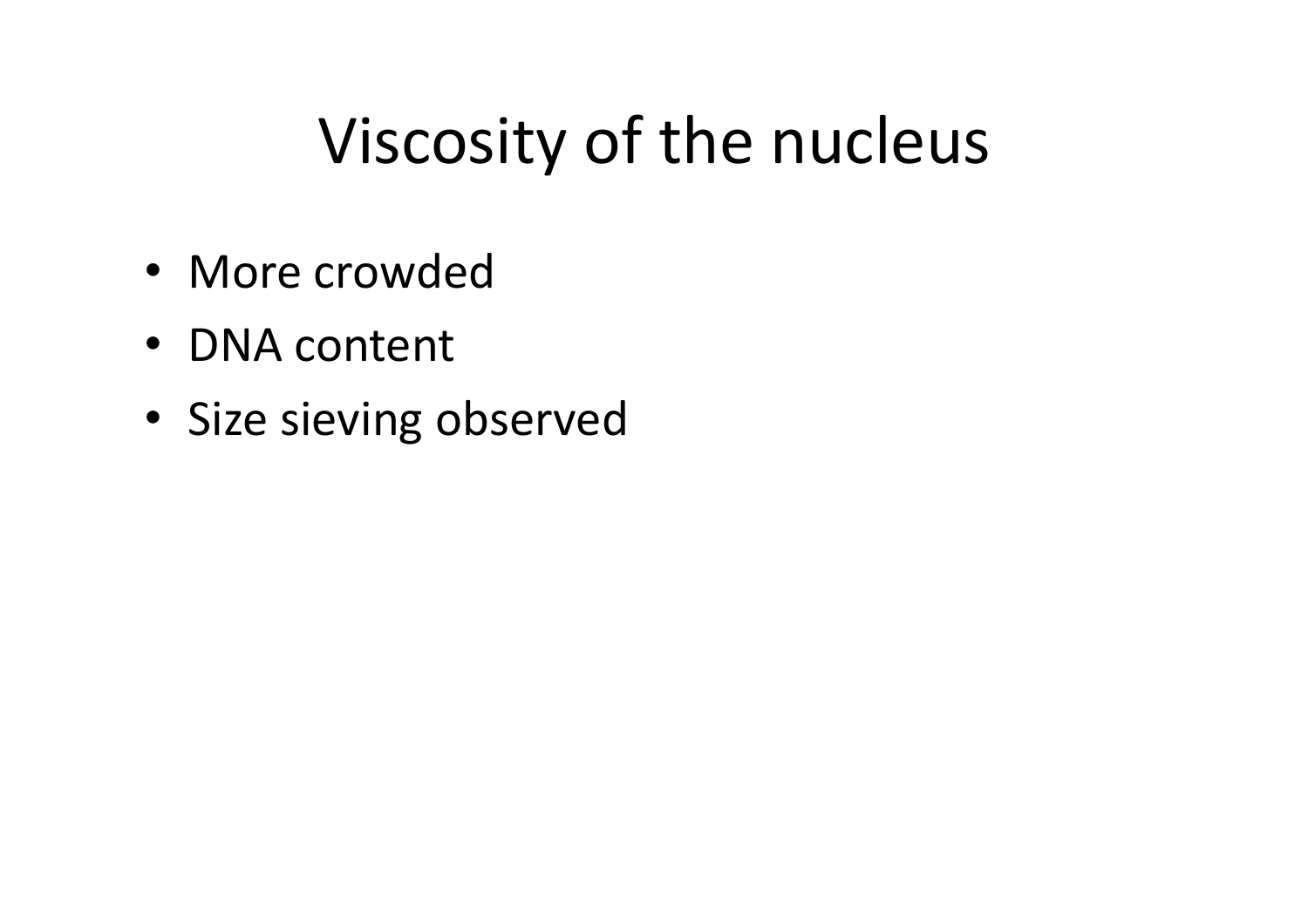# Measuring Diffusion

• collective for proteins:

• FRAP

• FLIP

• photoactivation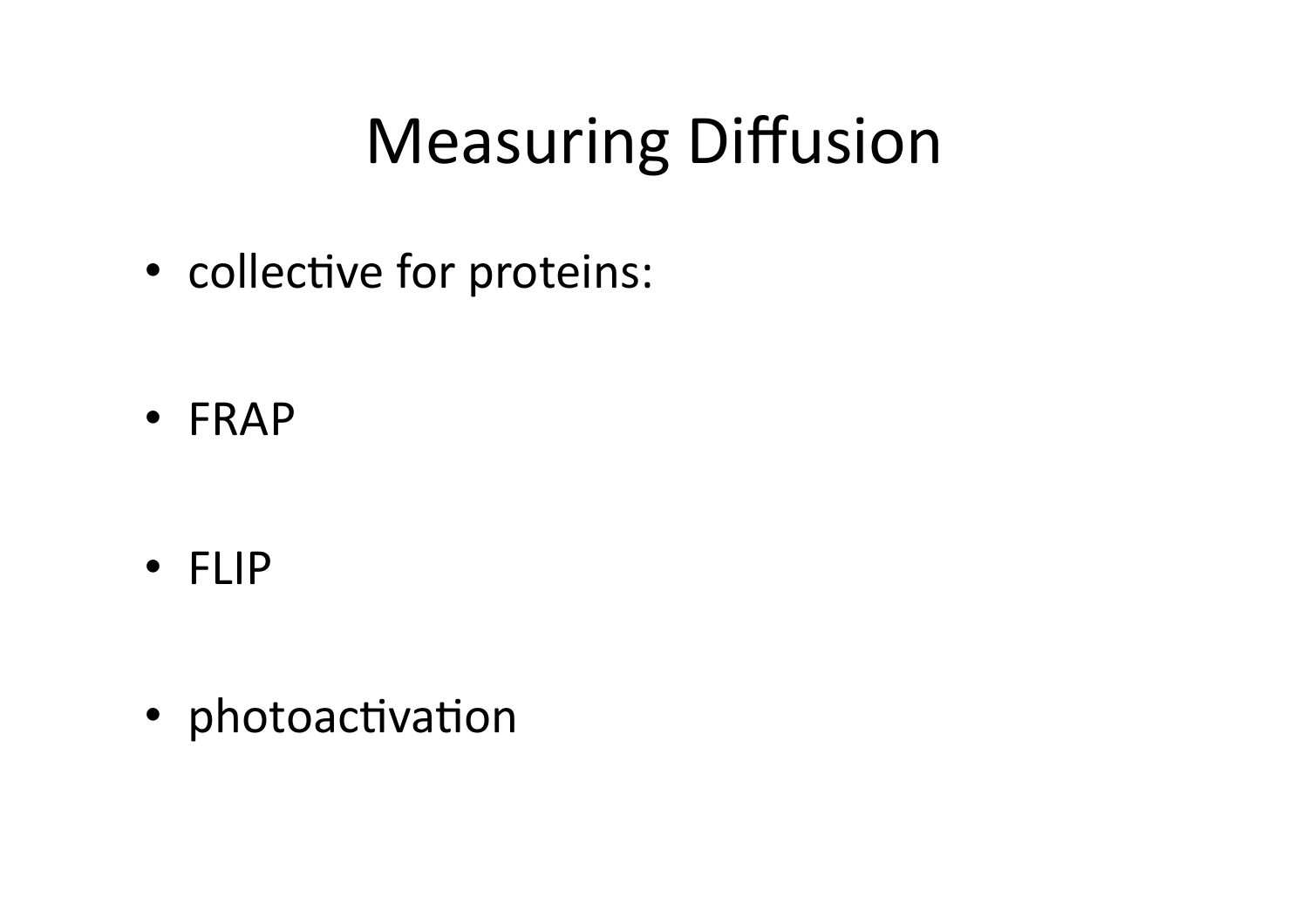# Measuring Diffusion

• Single molecule

• FCS

• Single particle tracking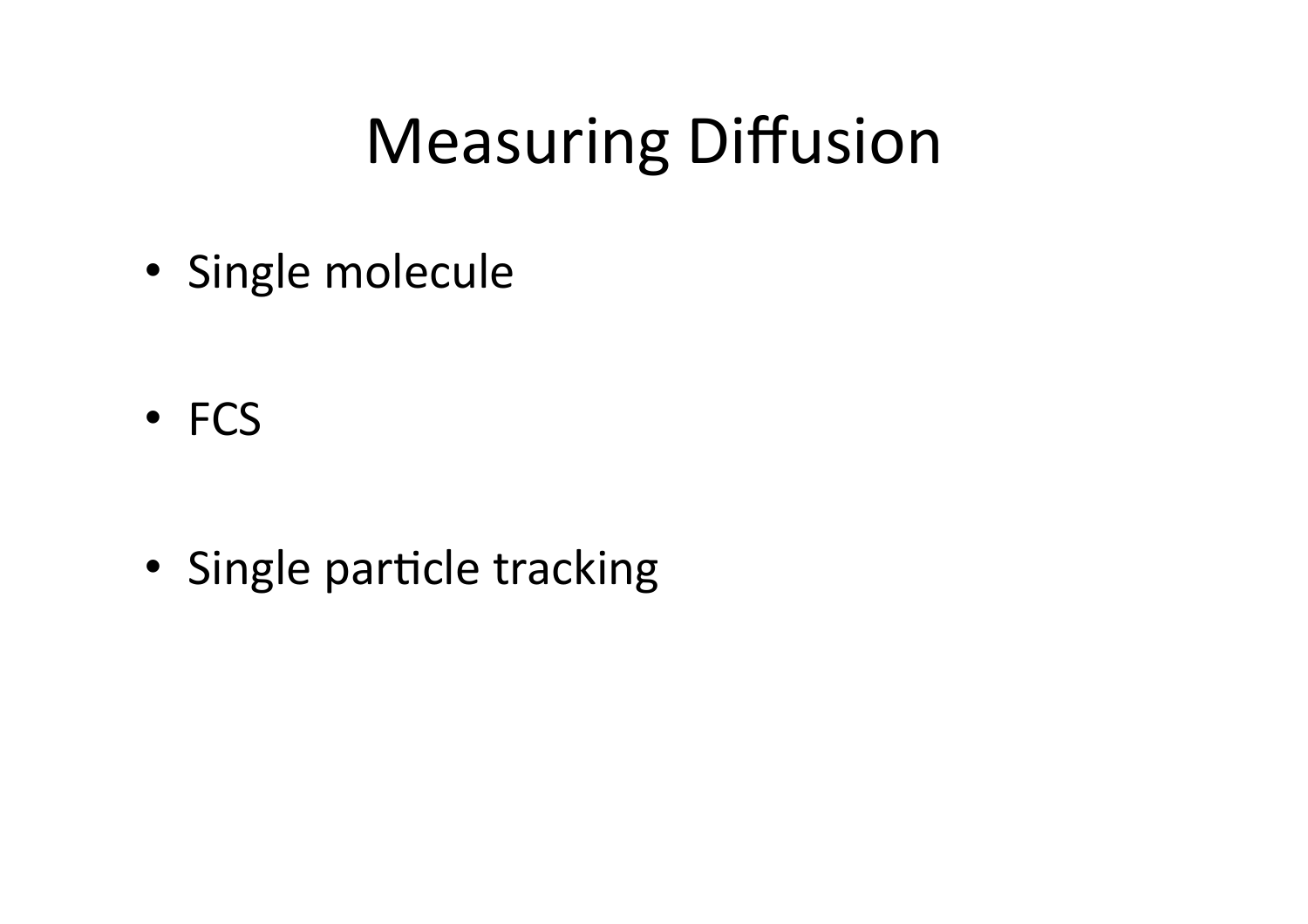# Conclusions

- Diffusion as a means of transport
- Fast over short distances, slow over long
- Cellular diffusion anomalous
- Measurements inside cells
- NEXT:
	- Role of diffusion in cells
		- Transport
		- Pattern formation
		- Development